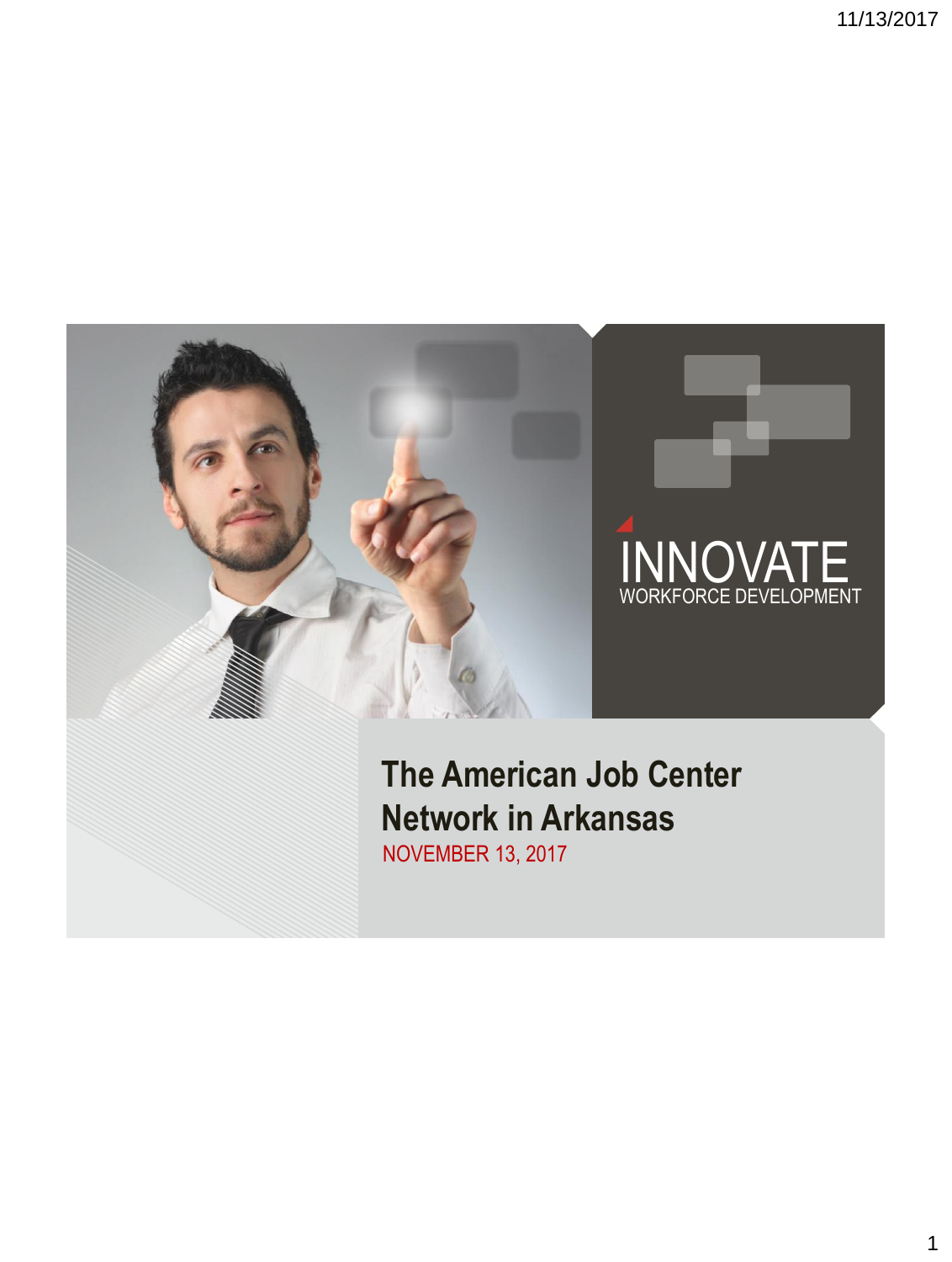## The American Job Center Network ARKANSAS OVERVIEW- REQUIRED CORE PARTNERS

| <b>Core Programs</b>                               | <b>Required Core Partners</b>             |
|----------------------------------------------------|-------------------------------------------|
|                                                    |                                           |
| WIOA Title I- Adult                                | Arkansas Department of Workforce Services |
|                                                    |                                           |
| WIOA Title I- Youth                                | Arkansas Department of Workforce Services |
|                                                    |                                           |
| WIOA Title I- Dislocated Workers                   | Arkansas Department of Workforce Services |
|                                                    |                                           |
| WIOA Title II- Adult Education and Family Literacy | Arkansas Department of Career Education   |
|                                                    |                                           |
| WIOA Title III- Wagner-Peyser                      | Arkansas Department of Workforce Services |
|                                                    |                                           |
| WIOA Titile IV- Vocational Rehabilitation Services | Arkansas Department of Career Education   |

\* Required by the Workforce Innovation and Opportunity Act

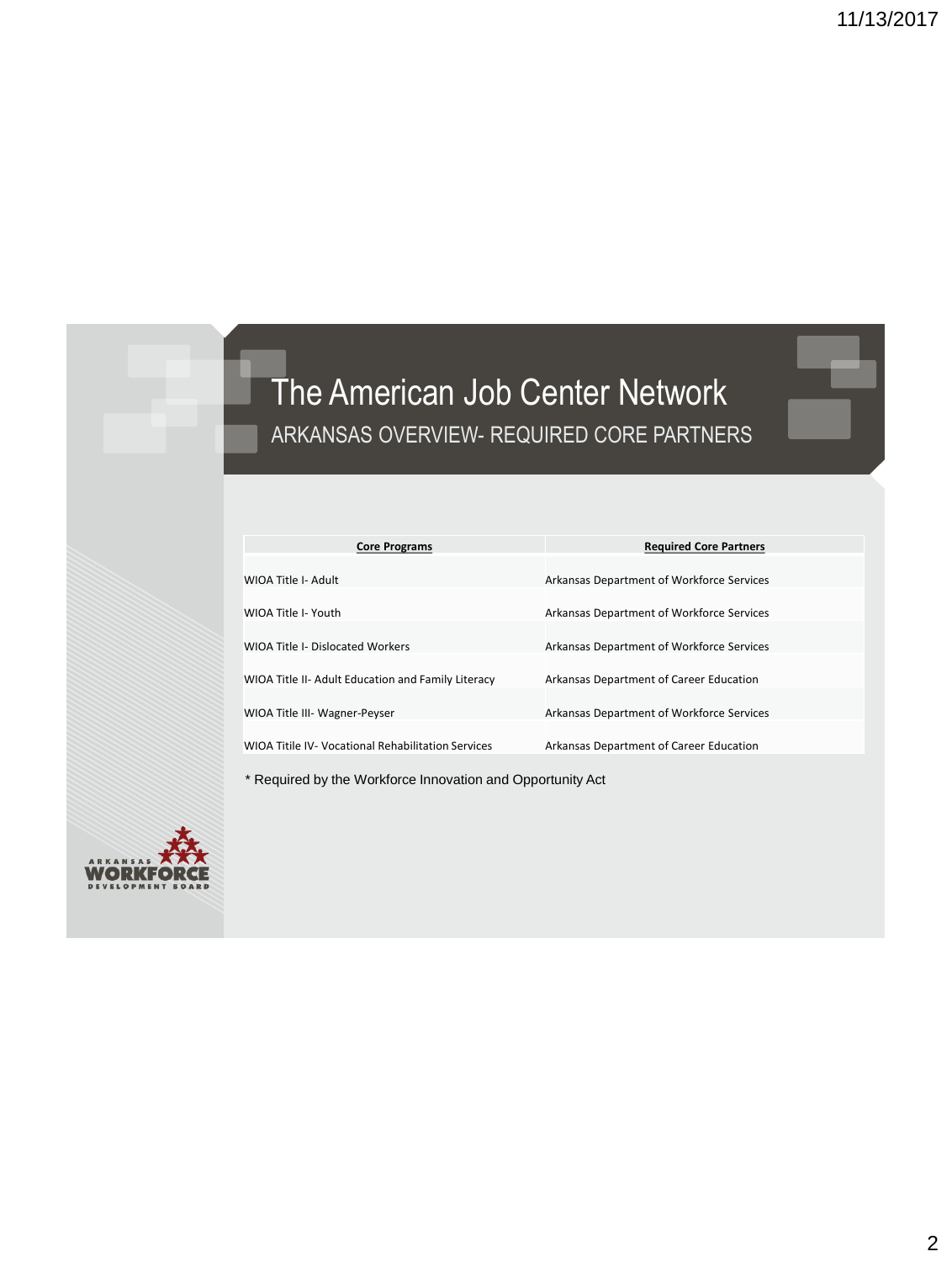## The American Job Center Network ARKANSAS OVERVIEW- OTHER PARTNER PROGRAMS

|                                                                                       | Homebound Senior Services and Family Home Helath |
|---------------------------------------------------------------------------------------|--------------------------------------------------|
| *Carl D. Perkins and Technical Education Act                                          | Services                                         |
| *Temporary Assistance for Needy Families                                              | *Job Corps                                       |
| Career Pathways                                                                       | *Trade Adjustment Assistance                     |
| *Jobs for Veterans State Grants                                                       | *Unemployment Insurance                          |
| Communication and Outreach of Child Support<br>Enforcement                            | *Migrant & Seasonal Farmworker Program           |
| *Community Service Block Grant Employment & Training Reentry Employment Opportunities |                                                  |
| Arkansas Department of Veteran's Affairs                                              | *Senior Community Service Employment Program     |
| Arkansas Low Income Home Energy Assistance Program                                    | *SNAP Employment & Training Services             |
| Conway County Literacy Council                                                        | <b>WAGE Program</b>                              |
| Court Appointed Special Advocates (CASA)                                              | *Youthbuild                                      |
| <b>HUD Employment and Training</b>                                                    | <b>Women's Shelters</b>                          |
| *Indian and Native American Programs                                                  | (And More)                                       |
|                                                                                       |                                                  |

### **Other Partners in Arkansas Centers**

\* Required Partners under the Workforce Innovation and Opportunity Act

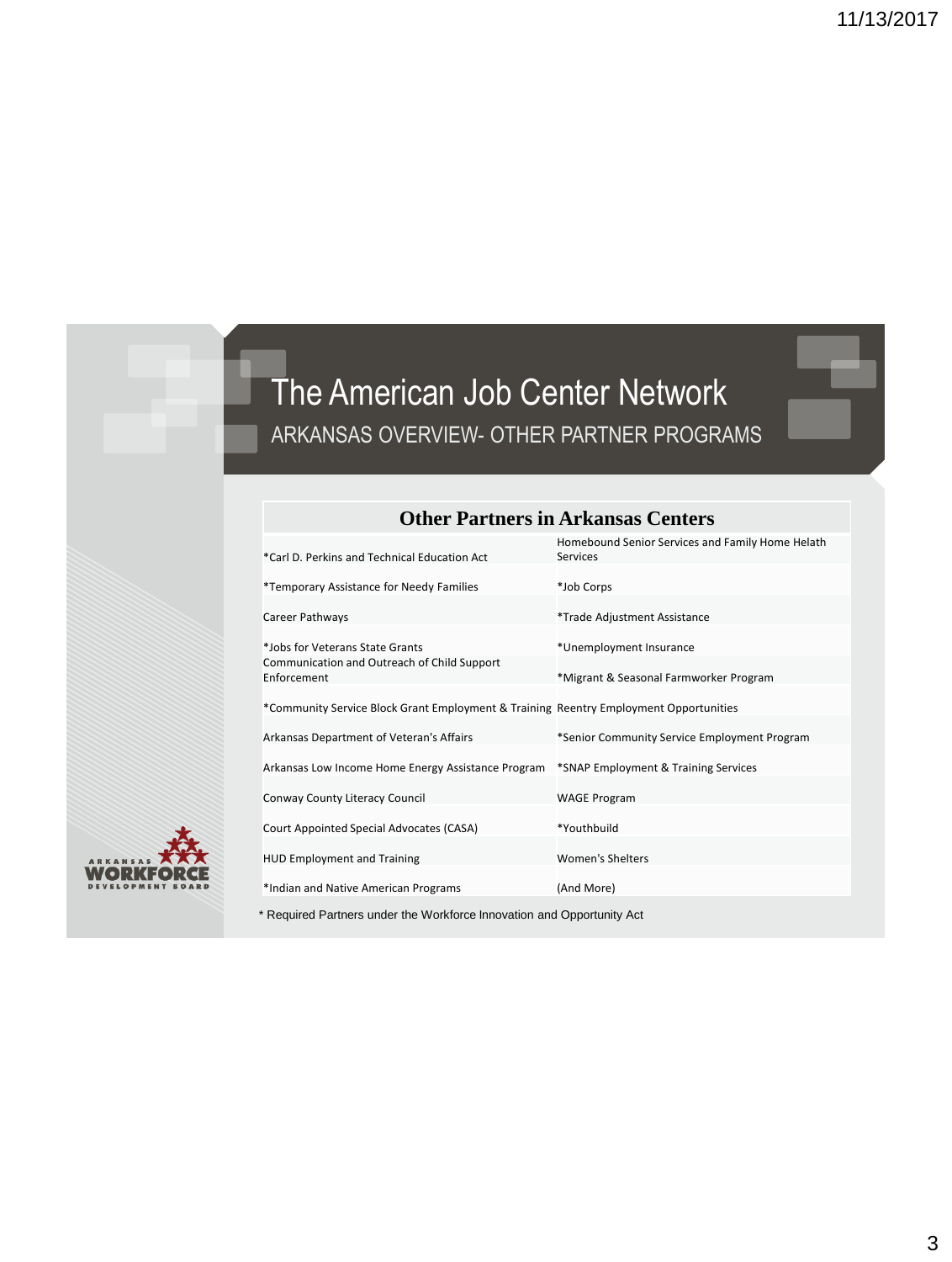## The American Job Center Network ARKANSAS OVERVIEW- ADWS FUNDING



| Grant                                          |   | Amount        | <b>Grant Period</b>                    |
|------------------------------------------------|---|---------------|----------------------------------------|
| Temporary Assistance for Needy Families        | s | 56,732,858    | 10/01/2017 until spent ^               |
| Unemployment Insurance                         |   | 19.073.048    | 10/01/2017 - 12/31/2020 * ^            |
| Trade Adiustment Assistance                    |   | 11.258.835    | 10/01/2015 - 09/30/2018 ^              |
| Promise Grant                                  |   | 8,528,197     | 10/01/2014 - 09/30/2018                |
| WIOA Youth                                     |   | 7.020.353     | 07/01/2017 - 06/30/2020 ^              |
| <b>WIOA</b> Dislocated Workers                 |   | 6.946.313     | 07/01/2017 - 06/30/2020 ^              |
| WIOA Adult                                     |   | 6,691,689     | 07/01/2017 - 06/30/2020 ^              |
| Sector Partnership                             |   | 6.362.485     | 07/01/2015 - 06/30/2018                |
| <b>Employment Service</b>                      |   | 5.217.919     | 07/01/2017 - 06/30/2018 ^              |
| Arkansas Apprenticeship Pathway Initiative     |   | 4,000,000     | 10/01/2015 - 09/30/2020                |
| <b>Training Trust Fund</b>                     |   | 2,500,000     | 07/01/2017 until spent ^               |
| WIOA DWG Straight Line Winds Severe Storm      |   | 2.060,000     | 07/01/2017 - 06/30/2018                |
| Severe Storm and Flooding                      |   | 2,045,788     | 03/01/2016 - 12/31/2017                |
| Johs for Veterans Services                     |   | 1.429.206     | $10/01/2016 - 12/31/2017$ ^            |
| Reemployment & System Integration              |   | 1.100.000     | 10/01/2016 - 09/30/2018                |
| Apprenticeship USA Expansion                   |   | 900,000       | 11/01/2016 - 04/30/2019                |
| Labor Statistics                               |   | 838.247       | 10/01/2017 - 09/30/2018 ^              |
| Reemployment Eligibility Assessment Initiative |   | 758,730       | $01/01/2017 - 06/30/2018$              |
| Labor Market Information                       |   | 405,098       | $07/01/2016 - 06/30/2019$ <sup>^</sup> |
| Apprenticeship USA State Accelerator           |   | 200,000       | $06/01/2016 - 05/31/2018$              |
| Work Opportunity Tax Credit                    |   | 164.782       | 10/01/2016 - 09/30/2019 ^              |
| Foreign Labor Certification                    |   | 87,591        | 10/01/2016 - 09/30/2019 ^              |
|                                                |   |               |                                        |
| <b>Total Funding Amount</b>                    |   | \$144,321,139 |                                        |
|                                                |   |               |                                        |
|                                                |   |               |                                        |
|                                                |   |               |                                        |

Department of Workforce Services Workforce Development Funding

\* Note: Generally these multi-year grants are spent within the first year. ^ Note: These grants receive a new annual allotment.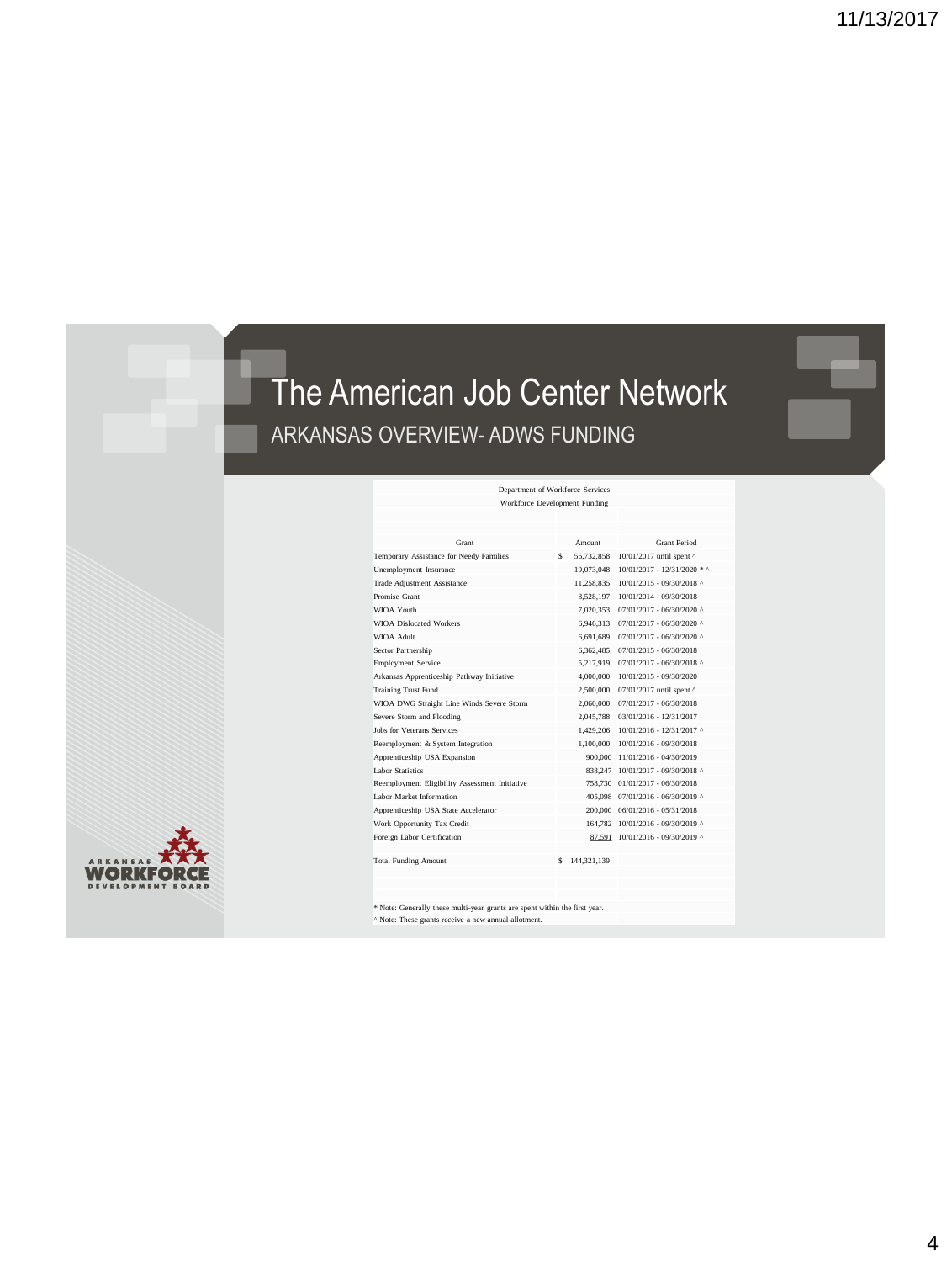# The American Job Center Network ARKANSAS OVERVIEW- CURRENT STATE FOOTPRINT

ORKI

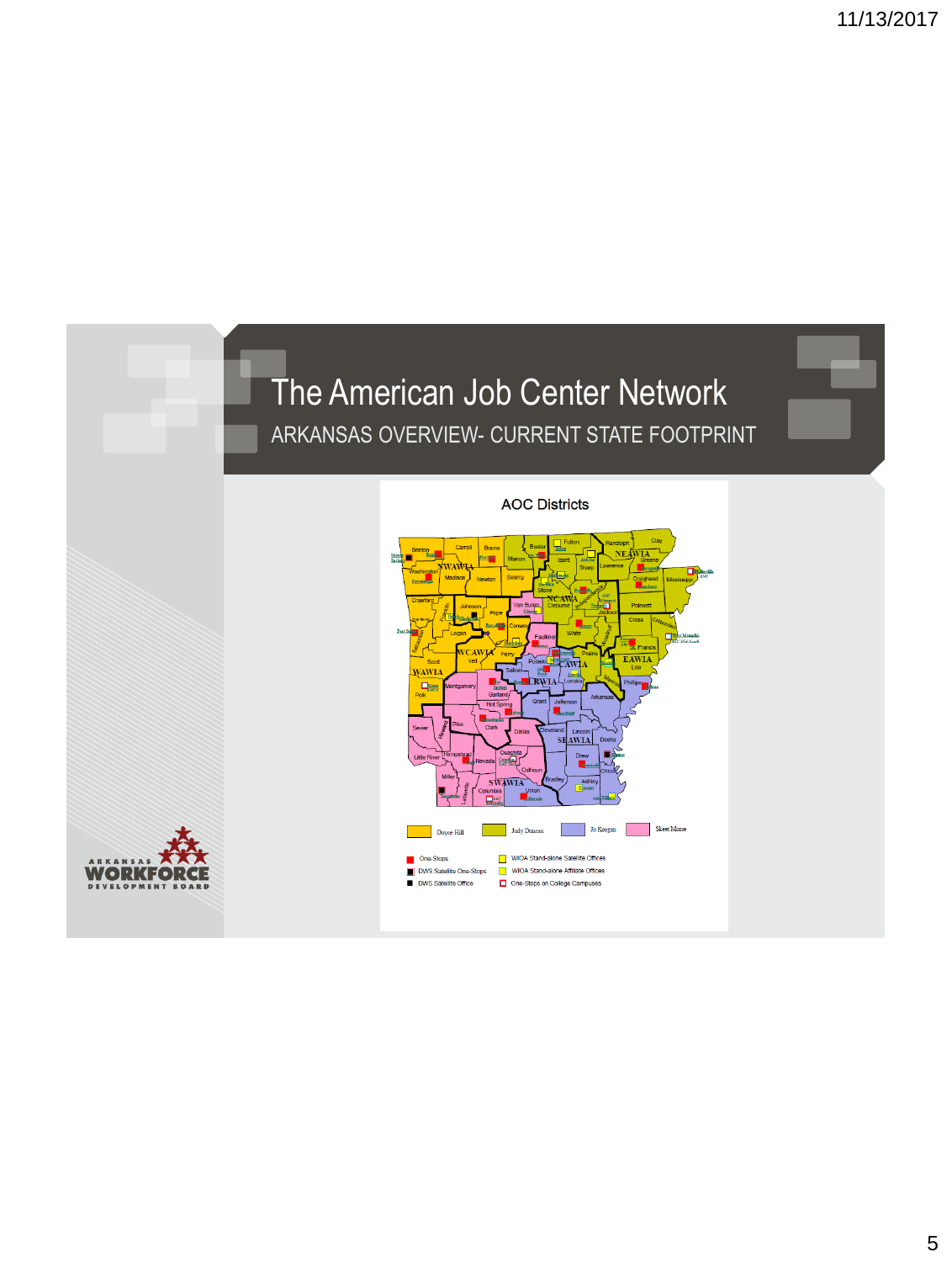# The American Job Center Network ARKANSAS OVERVIEW- INFRASTRUCTURE INVESTMENTS

### **Agency-owned One-stops**

| Hope       |  |
|------------|--|
| Monticello |  |
| Pine Bluff |  |
| Searcy     |  |
|            |  |

### **One-stops on College Campuses with Rent or no Rent**

| Location    | # Years  | <b>Annual Rent</b> | Years     | <b>PSF</b>   |              |
|-------------|----------|--------------------|-----------|--------------|--------------|
| Blytheville | 20 years | \$1.00             | 2013-2033 |              |              |
| Camden      | 30 years | \$1.00             | 2011-2041 |              |              |
| Magnolia    | 32 years | \$1.00             | 2016-2048 |              |              |
| Mena        | 10 years | \$30,850           | 2017-2027 | \$10.50 PSF  | full service |
| Newport     | 2 years  | \$26,850           | 2016-2018 | $$10$ psf    |              |
| West        |          |                    |           |              |              |
| Memphis     | 3 years  | \$100,100.25       | 2016-2019 | $$12.75$ psf | full service |

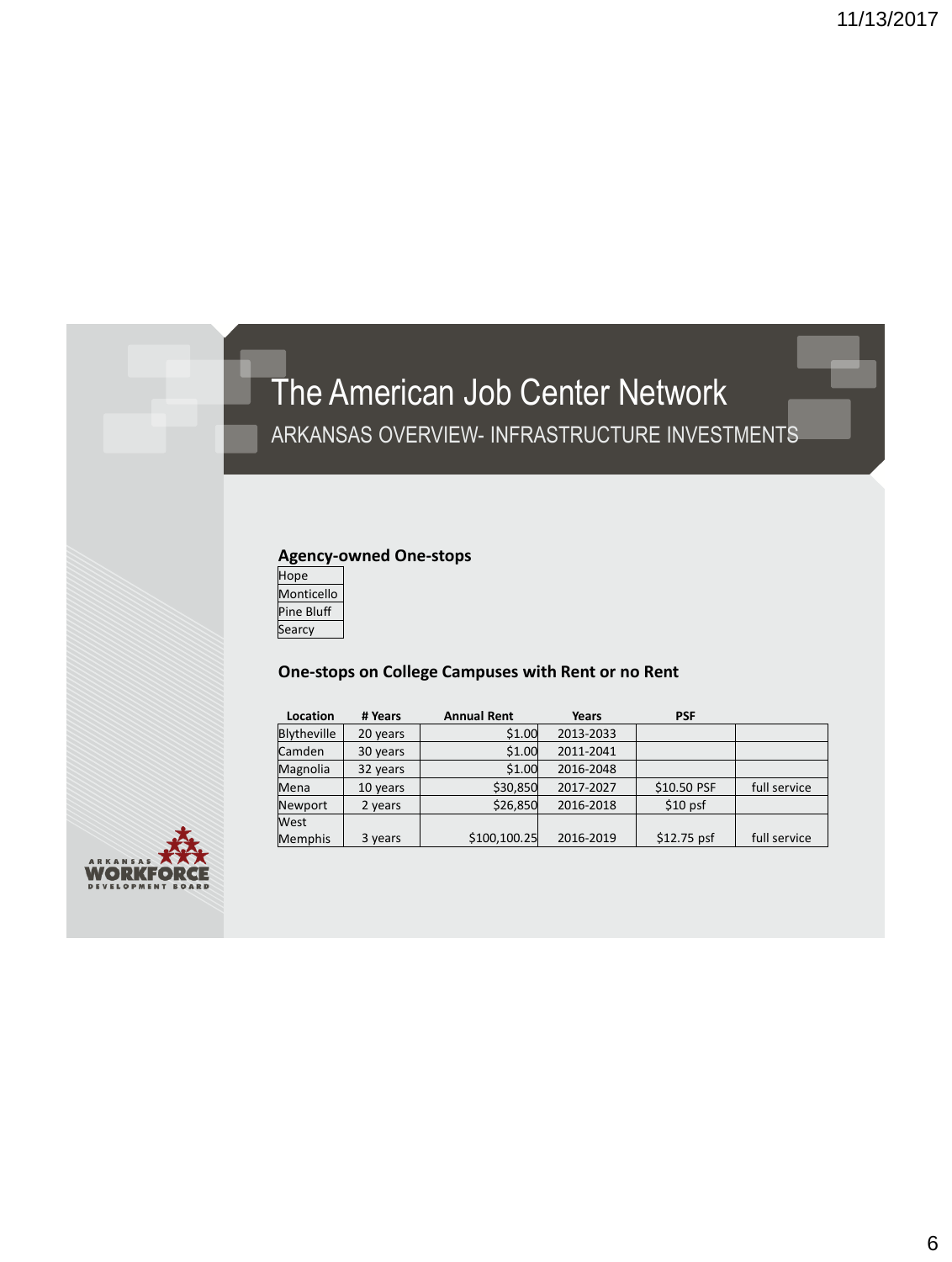## The American Job Center Network ARKANSAS OVERVIEW- PERFORMANCE PY16

#### WIOA Performance July 1, 2016 to June 30 2017

| Office                           | Total Participants Exited Total Exiters Referred |              | Hired            | Total Referred Exiters Total Exiters Employed<br>After 1st Quarter | <b>Total Referrals Made</b> |
|----------------------------------|--------------------------------------------------|--------------|------------------|--------------------------------------------------------------------|-----------------------------|
| Arkadelphia (DWS) - Job Service  | 1,523                                            | 991          | 115              | 802                                                                | 3,261                       |
| Batesville (DWS) - Job Service   | 2,372                                            | 558          | 10               | 1,099                                                              | 1,248                       |
| Benton (DWS) - Job Service       | 1,866                                            | 103          | $\boldsymbol{0}$ | 497                                                                | 184                         |
| Blytheville (DWS) - Job Service  | 2,833                                            | 664          | 29               | 1.425                                                              | 1,227                       |
| Cabot - Job Service              | 1,546                                            | 109          | $\mathbf{0}$     | 584                                                                | 295                         |
| Camden (DWS) - Job Service       | 1,681                                            | 188          | 84               | 851                                                                | 277                         |
| Clarksville (DWS) - Job Service  | 1,344                                            | 1,326        | 60               | 676                                                                | 6,637                       |
| Conway (DWS) - Job Service       | 6,686                                            | 839          | 101              | 3,243                                                              | 1,574                       |
| Danville (DWS) - Job Service     | 1                                                | $\mathbf{0}$ | $\mathbf{0}$     | $\mathbf{0}$                                                       | $\mathbf{0}$                |
| Dumas (DWS) - Job Service        | 31                                               | $\mathbf{0}$ | $\mathbf{0}$     | $\overline{7}$                                                     | $\mathbf{0}$                |
| <b>DWS</b> Central               | $\overline{c}$                                   | $\mathbf{0}$ | $\mathbf{0}$     | $\mathbf{0}$                                                       | $\mathbf{0}$                |
| El Dorado (DWS) - Job Service    | 2,200                                            | 524          | 99               | 822                                                                | 767                         |
| Fayetteville (DWS) - Job Service | 1,457                                            | 126          | 6                | 356                                                                | 165                         |
| Forrest City (DWS) Job Service   | 1,104                                            | 302          | 61               | 292                                                                | 383                         |
| Fort Smith (DWS) Job Service     | 5,998                                            | 1,498        | 67               | 2,727                                                              | 4,510                       |
| Harrison (DWS) - Job Service     | 2,515                                            | 818          | 52               | 1,024                                                              | 1,833                       |
| Helena (DWS) - Job Service       | 516                                              | 94           | 26               | 74                                                                 | 111                         |
| Hope (DWS) - Job Service         | 2,660                                            | 1.524        | 50               | 1.385                                                              | 2.764                       |
| Hot Springs (DWS) - Job Service  | 4,460                                            | 1,361        | 76               | 1,933                                                              | 3,495                       |
| Jacksonville (DWS) - Job Service | 3,806                                            | 323          | $\mathbf{1}$     | 1,763                                                              | 514                         |
| Jonesboro (DWS) - Job Service    | 5,975                                            | 2,595        | 922              | 3,063                                                              | 3,324                       |
| Little Rock (DWS) - Job Service  | 9,224                                            | 1,660        | 41               | 3,939                                                              | 2,977                       |
| Magnolia (DWS) - Job Service     | 1,677                                            | 556          | 160              | 767                                                                | 1,071                       |
| Malvern (DWS) - Job Service      | 1,342                                            | 1,151        | 58               | 568                                                                | 2,770                       |
| Mena (DWS) - Job Service         | 1,929                                            | 946          | 92               | 868                                                                | 3,253                       |
| Monticello (DWS) - Job Service   | 3.916                                            | 241          | 3                | 1.657                                                              | 327                         |



7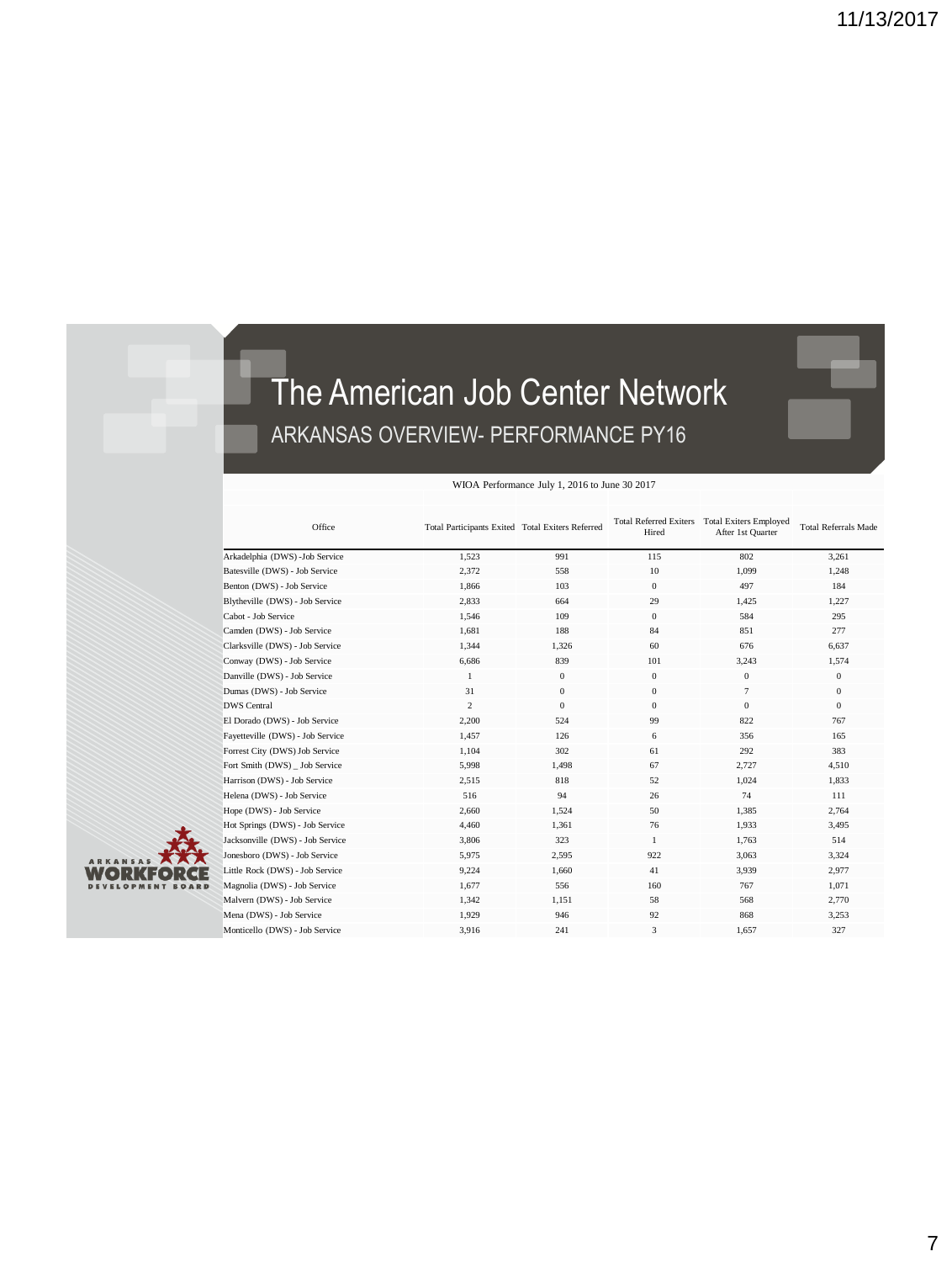## The American Job Center Network ARKANSAS OVERVIEW- PERFORMANCE PY16

#### WIOA Performance July 1, 2016 to June 30 2017

| Office                                     | Total Participants Exited Total Exiters Referred |                | Hired          | Total Referred Exiters Total Exiters Employed<br>After 1st Quarter | Total Referrals Made |
|--------------------------------------------|--------------------------------------------------|----------------|----------------|--------------------------------------------------------------------|----------------------|
| Mountain Home (DWS) - Job Service          | 1.746                                            | 435            | 15             | 642                                                                | 1,200                |
| Newport (DWS) - Job Service                | 1,422                                            | 484            | 17             | 694                                                                | 857                  |
| Paragould (DWS) - Job Service              | 4.512                                            | 1,592          | 323            | 2.189                                                              | 3.162                |
| Pine Bluff (DWS) - Job Service             | 3.572                                            | 738            | 27             | 1.638                                                              | 1.820                |
| Rogers (DWS) - Job Service                 | 3.258                                            | 410            | 29             | 404                                                                | 467                  |
| Russellville (DWS) - Job Service           | 5.307                                            | 1.762          | 80             | 2.559                                                              | 6.307                |
| Searcy (DWS) - Job Service                 | 3,627                                            | 790            | 77             | 1,689                                                              | 1,628                |
| Siloam Springs (DWS) - Job Service         | 1,751                                            | 47             | 5              | 77                                                                 | 50                   |
| STATE ADMINISTRATOR                        | 856                                              | 118            | 3              | 431                                                                | 213                  |
| Texarkana (DWS) - Job Service              | 2,881                                            | 709            | 19             | 1.256                                                              | 1,200                |
| Walnut Ridge (DWS) - Job Service           | 2                                                | $\mathbf{1}$   | $\mathbf{0}$   | 1                                                                  | 2                    |
| West Memphis (DWS)-Job Service             | 735                                              | 556            | 83             | 302                                                                | 816                  |
| Workforce Center at Arkadelphia - WIOA     | 3                                                | $\bf{0}$       | $\mathbf{0}$   | $\mathbf{0}$                                                       | $\mathbf{0}$         |
| Workforce Center at Clarksville - WIOA     |                                                  | $\mathbf{0}$   | $\mathbf{0}$   | $\mathbf{0}$                                                       | $\mathbf{0}$         |
| Workforce Center at Crossett-WIOA          |                                                  | $\bf{0}$       | $\mathbf{0}$   | $\mathbf{0}$                                                       | $\mathbf{0}$         |
| Workforce Center at Fayetteville - WIOA    |                                                  | $\mathbf{0}$   | $\mathbf{0}$   | $\mathbf{0}$                                                       | $\mathbf{0}$         |
| Workforce Center at Hot Springs - WIOA     |                                                  | $\overline{c}$ | $\mathbf{0}$   | $\mathbf{0}$                                                       | 4                    |
| Workforce Center at Lake Village-WIOA      | $\overline{c}$                                   | $\mathbf{0}$   | $\mathbf{0}$   | $\mathbf{0}$                                                       | 3                    |
| Workforce Center at Little Rock - WIOA     | 1                                                | 3              | $\mathbf{0}$   | $\mathbf{0}$                                                       | 9                    |
| Workforce Center at Lonoke WIOA            | 7                                                | 5              | $\mathbf{0}$   | 3                                                                  | 12                   |
| Workforce Center at Malvern - WIOA         | 34                                               | $\bf{0}$       | $\mathbf{0}$   | $\mathbf{0}$                                                       | $\Omega$             |
| Workforce Center at Monticello-WIOA        | 11                                               | 8              | $\mathbf{0}$   | $\overline{c}$                                                     | 888                  |
| Workforce Center at Morrilton - WIOA       | 213                                              | 183            | $\mathbf{0}$   | 109                                                                | 1                    |
| Workforce Center at North Little Rock WIOA | $\Omega$                                         | $\mathbf{1}$   | $\mathbf{0}$   |                                                                    | 162                  |
| Workforce Center at Rogers - WIOA          | 1.044                                            | 153            | $\overline{7}$ | 119                                                                | $\overline{4}$       |
| Workforce Center at Russellville - WIOA    | 11                                               | 1              | $\Omega$       | 2                                                                  | $\Omega$             |
| Totals                                     | 99.663                                           | 26.495         | 2.798          | 42.539                                                             | 61.772               |



8